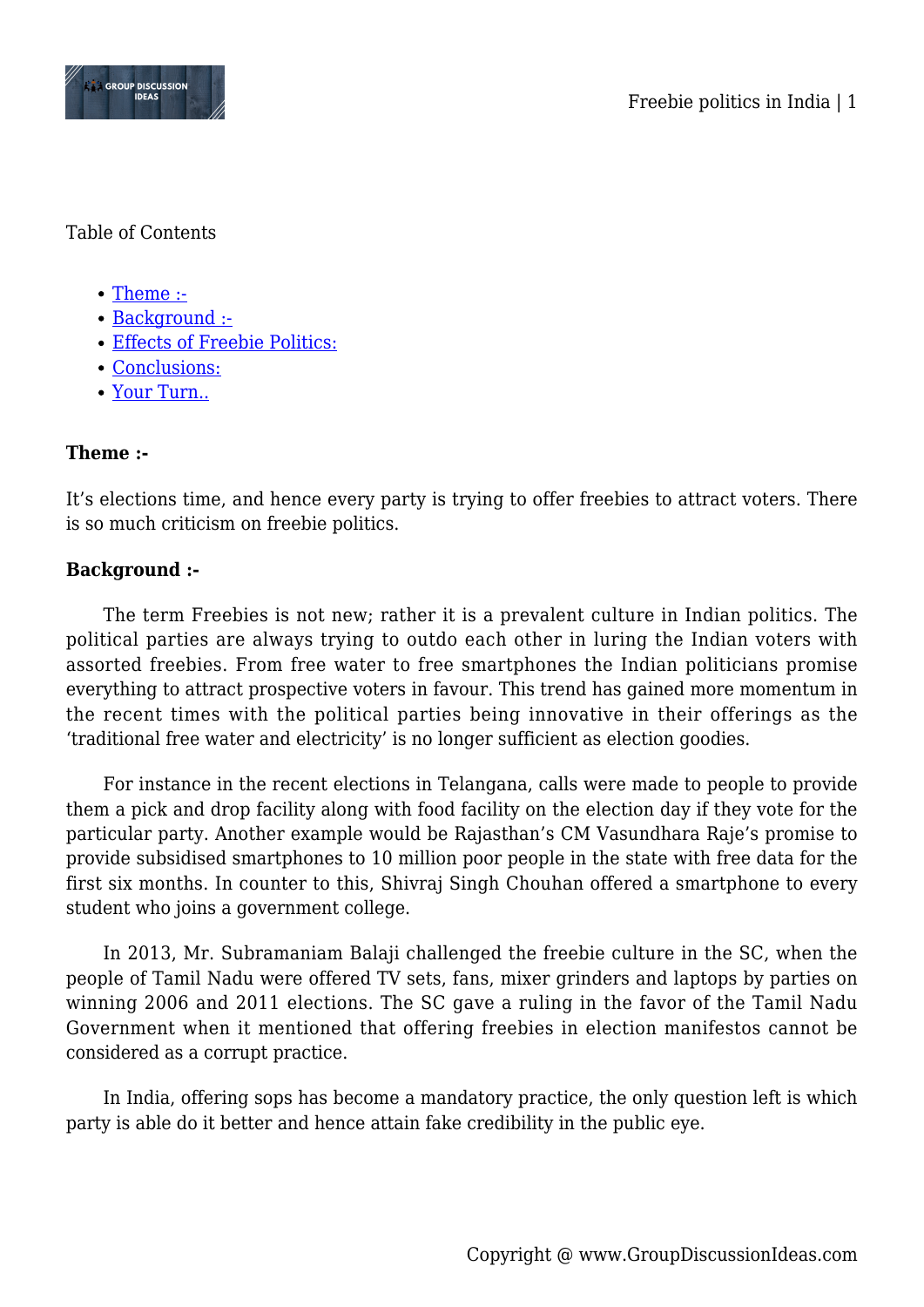

## **Effects of Freebie Politics:**

• It makes citizens irresponsible:

India is among the countries which face hurdles in respect to excessive drinking and gambling habits of its people. Thus offering free food or other free facilities will make the citizens even lazier to work as now they will depend on such benefits provided by the political parties from time to time.

• It is a never ending trail:

The continuity of freebies is another major disadvantage as parties keep on coming up with lucrative offers to lure more number of votes and thus minimize the risk of losing in the elections. This affects some immature voters as they are blinded by such offers and are unable to judge the prospective leader.

Freebies are given out of the tax revenue:

People forget that such benefits are been given at the cost of exchequer and from the tax paid. They consider them as free supplies which creates more expectations from the Government.

• The poor suffer:

The corrupt politicians and middlemen wipe away the benefits and the poor have to suffer as they are deprived from their share of benefits.

### **Conclusions:**

Over the years political parties have been promoting the freebie culture in name of welfare schemes. These election goodies have taken center stage in the election process and some voters make biased decisions based on account of greater benefits offered rather than the real capability of the leader. This not only has effects on the mind-sets of the people who get crushed in this game of politics but also degrades the importance of election process.

### **Your Turn..**

What is your opinion on this topic? Express your thoughts in the comment section below. Subscribe to our blog to read answers to trending GD topics.